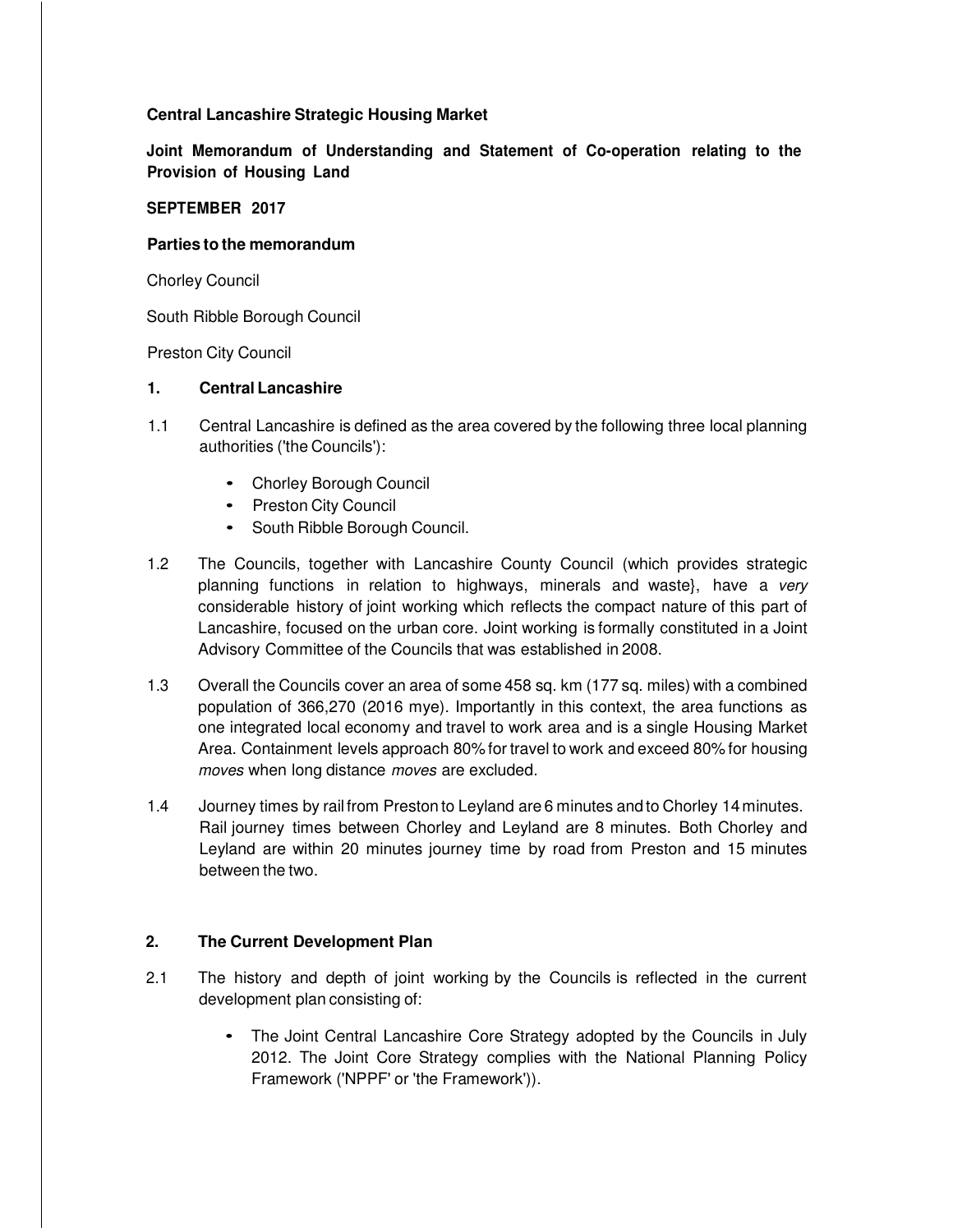- Site Allocations Plans for each Council area all adopted in July 2015. These plans set out policies to achieve development that reflects the overall strategic framework set out in the Core Strategy. All plans are NPPF-compliant.
- Individual Area Action Plans and Neighbourhood Plans within each authority as listed in Appendix 1.
- 2.2 Joint Core Strategy Policies 1 and 4 are of particular relevance to this Memorandum. Policy 1 sets out the overall spatial pattern of development being concerned with locating growth across Central Lancashire. Policy 4 contains the housing requirements for each local authority.

Chorley: 417 dwellings per annum Preston: 507 dwellings per annum South Ribble: 417 dwellings per annum. TOTAL: 1,341

# **3. The purpose of the Memorandum and Statement**

- 3.1 The purpose of this document is to confirm and demonstrate an approach agreed by the Councils concerning the distribution of housing in the Housing Market Area referred to at paragraph 1.3 above. This agreement is informed by the Strategic Housing Market Assessment, August 2017. The Statement sets out the agreed approach to the distribution of housing prior to adoption of a new plan.
- 3.2 In reaching this agreement the Councils have had regard to the High Court judgment in Sf Modwen Developments Ltd v SSCLG & East Riding of Yorkshire Council [2016] EWHC 968 (Admin) and to the Court of Appeal judgment in Oadby & Wigston Borough Council v SSCLG & Bloor Homes [2016] EWCA Civ 1040.
- 3.3 Details of each Council's agreement to this document are set out in Appendix 2.

# **4. Duty to Co-operate**

- 4.1 The statutory duty to co-operate is set out in s.110 of the Localism Act 2011, which amends the Planning and Compulsory Purchase Act 2004.
- 4.2 Paragraph 178 of the NPPF indicates that public bodies have a duty to cooperate on planning issues that cross administrative boundaries particularly those relating to the strategic priorities, including housing, set out in the Framework. The Government expects joint working on areas of common interest to be diligently undertaken for the mutual benefit of neighbouring authorities.
- 4.3 Paragraph 179 states that strategic priorities across local. boundaries should be properly co-ordinated and clearly reflected in individual Local Plans and paragraph 180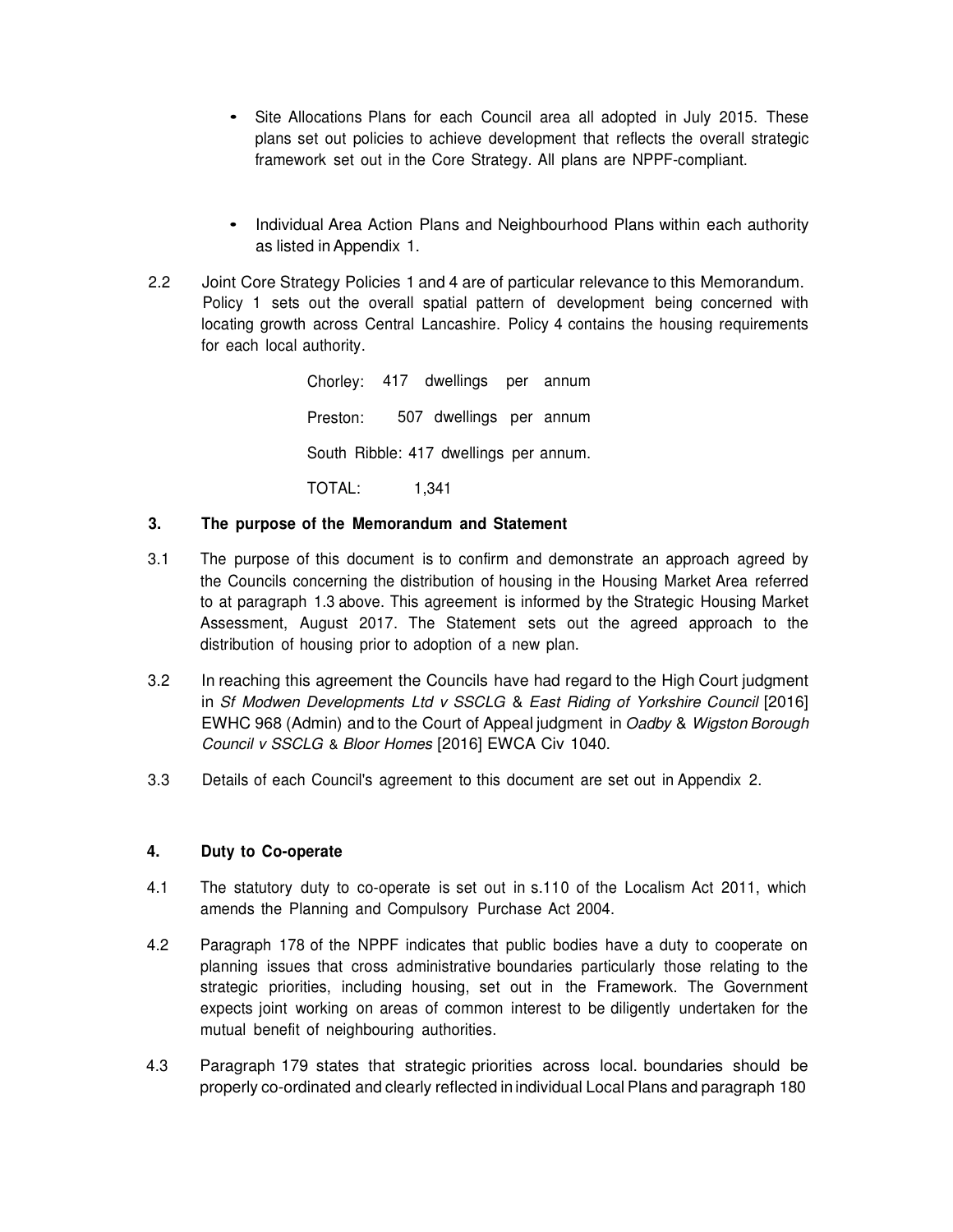that local planning authorities should take account of different geographic areas, including travel to work areas.

- 4.4 Paragraph 181 sets out the expectation that local planning authorities will demonstrate evidence of having effectively co-operated to plan for issues with cross-boundary impacts in plan making. Such co-operation should be continuous.
- 4.5 The Councils have co-operated in the preparation of the current development plan as well as in the preparation of a range of supplementary planning documents and nonstatutory planning processes. They commissioned evidence jointly for preparation of the existing development plan and are commissioning such evidence for the preparation of the replacement plan. In particular a new Strategic Housing Market Assessment ('SHMA') has been published in August 2017. This sets out Objectively Assessed Housing Needs for the Housing Market Area as a whole and for each district within it.
- 4.6 The Councils agree that, for the reasons set out below,. it is appropriate to retain the current Central Lancashire Core Strategy housing requirement figures as set out in CS Policy 4 to ensure that the full objectively assessed housing need across the housing market as a whole is met.

### **5. Meeting the Objectively Assessed Need**

- 5.1 Paragraph·47 of the NPPF states that local planning authorities should use their evidence base to ensure that their Local Plan meets the full, objectively assessed needs for market and affordable housing in the housing market area, as far as is consistent with the policies set out in this Framework, including identifying key sites which are critical to the delivery of the housing strategy over the plan period.
- 5.2 Paragraph 159 states that local planning authorities should have a clear understanding of housing needs in their area including preparing a SHMA to assess their full housing needs, working with neighbouring authorities where housing market areas cross administrative boundaries.
- 5.3 Ouseley J explained as follows in his judgment in the St Modwen case:

"74............1 agree with the Inspector that the NPPF does not require housing needs to be assessed always and only by reference to the area of the development control authority.

75. The first question is whether Hunston required the Inspector to reach a different decision. It did not. Hunston holds that, for whatever is the housing market area being considered, it is the full, objectively assessed, needs of that area which are to be considered. Hunston does not decide or even comment on the prior question of what housing market area should be examined, nor does it address the issue of how the needs should be apportioned between the various parts of the housing market area where it covers two local planning authorities' areas. Solihu/1 makes the point that the phrase "as far as is consistent with the policy set out in this Framework" cannot be construed so as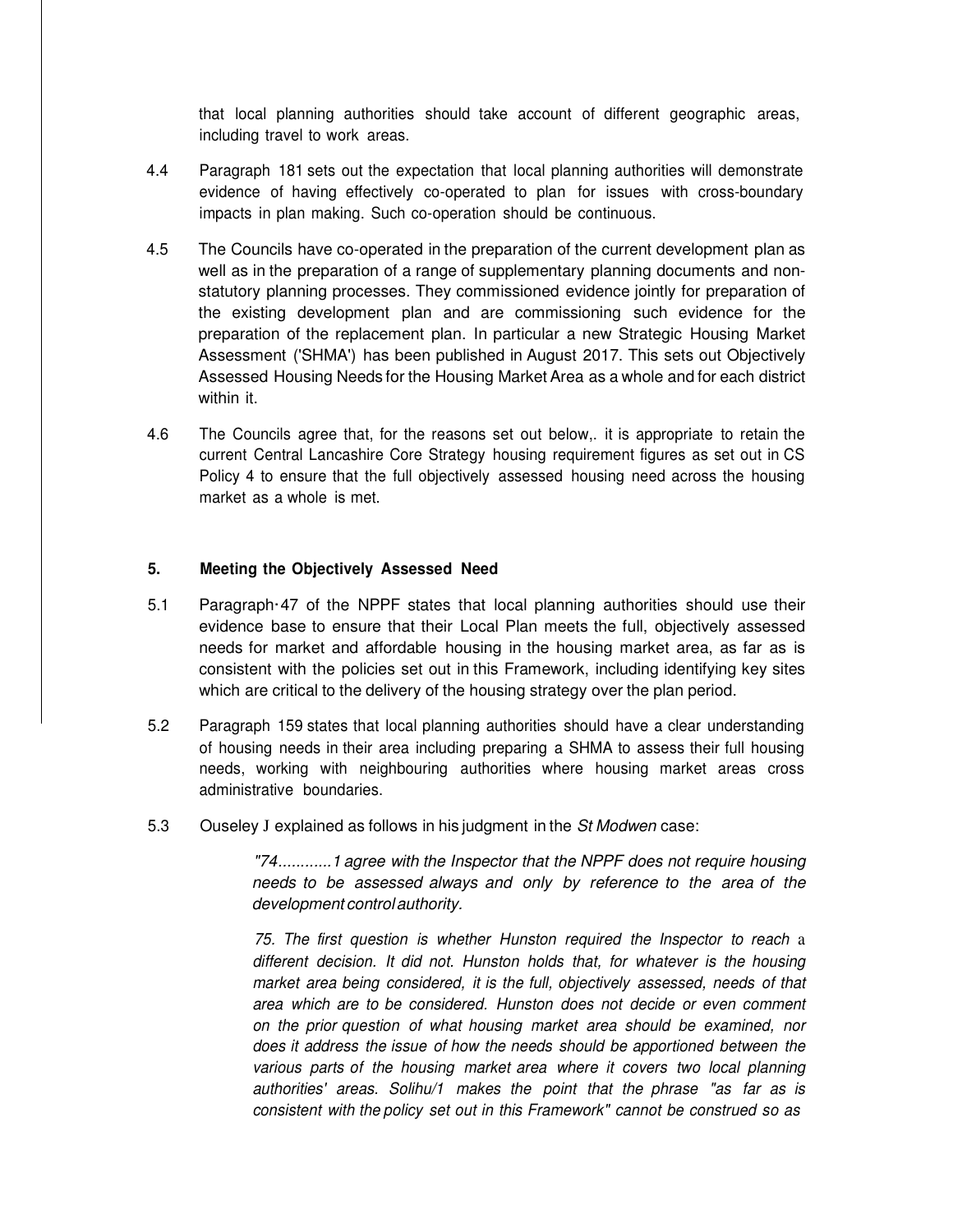to bring in to the assessment of the full objectively assessed needs via the back door, what Hunston had excluded at the front door, namely policy constraints on which the local plan might impose on actually meeting those needs. But it does not deal with the area to be taken in the assessment of housing needs."

5.4 And Lindblom LJ explained further as follows in Oadby & Wigston, the St Modwen case: referring to

> "53. In that case the inspector and Secretary of State were able to accept, as the appropriate basis for testing the sufficiency of the housing land supply, the agreed apportionment of housing needs between the two administrative areas in the housing market area - given the authorities' long-standing and continuing co-operation in plan preparation. Ouseley J saw nothing unlawful in that conclusion."

- 5.5 It follows that the Housing Market Area is an appropriate basis for assessing the full Objectively Assessed Need for housing provided that there is agreement between the constituent local planning authorities of the HMA concerning how that need is to be addressed between them.
- 5.6 The Councils have jointly commissioned GL Hearn to produce a SHMA. A first draft was produced in September 2016. A final SHMAwas published in August 2017 to take account of the Court of Appeal judgment in Oadby and Wigston and updates the demographic data to take account of the 2016 mid-year population estimates.
- 5.7 The final SHMA **(August 2017)** identifies the full Objectively Assessed Need for the Housing Market Area as being 1,184 dwellings per annum. The distribution between the three authorities is:
	- Chorley: 519 dwellings per annum
	- Preston: 225 dwellings per annum
	- South Ribble: 440 dwellings per annum
	- Total: 1,184

The total is lower than the current development plan requirement of 1,341 dwellings per annum as is the annual requirement for Preston (compare paragraph 2.2 above). Chorley's and South Ribble's need figures are higher than the plan requirement. These figures take into account economic growth. There are uplifts in Chorley and South Ribble above the demographic growth figures, which are 419 dwellings per annum for Chorley and 351 dwellings per annum for South Ribble. However, in Preston the demographic growth figure exceeds the economic growth figure and is 402 dwellings per annum.

In summary the demographic and economic growth figures for each authority are:

| Authority                 | Demographic growth (dpa)   Economic orowth Idpa) |       |
|---------------------------|--------------------------------------------------|-------|
| Chorlev                   | 419                                              | 519   |
| Preston                   | 402                                              | 225   |
| South Ribble              | 351                                              | 440   |
| <b>Central Lancashire</b> | 1.172                                            | 1'184 |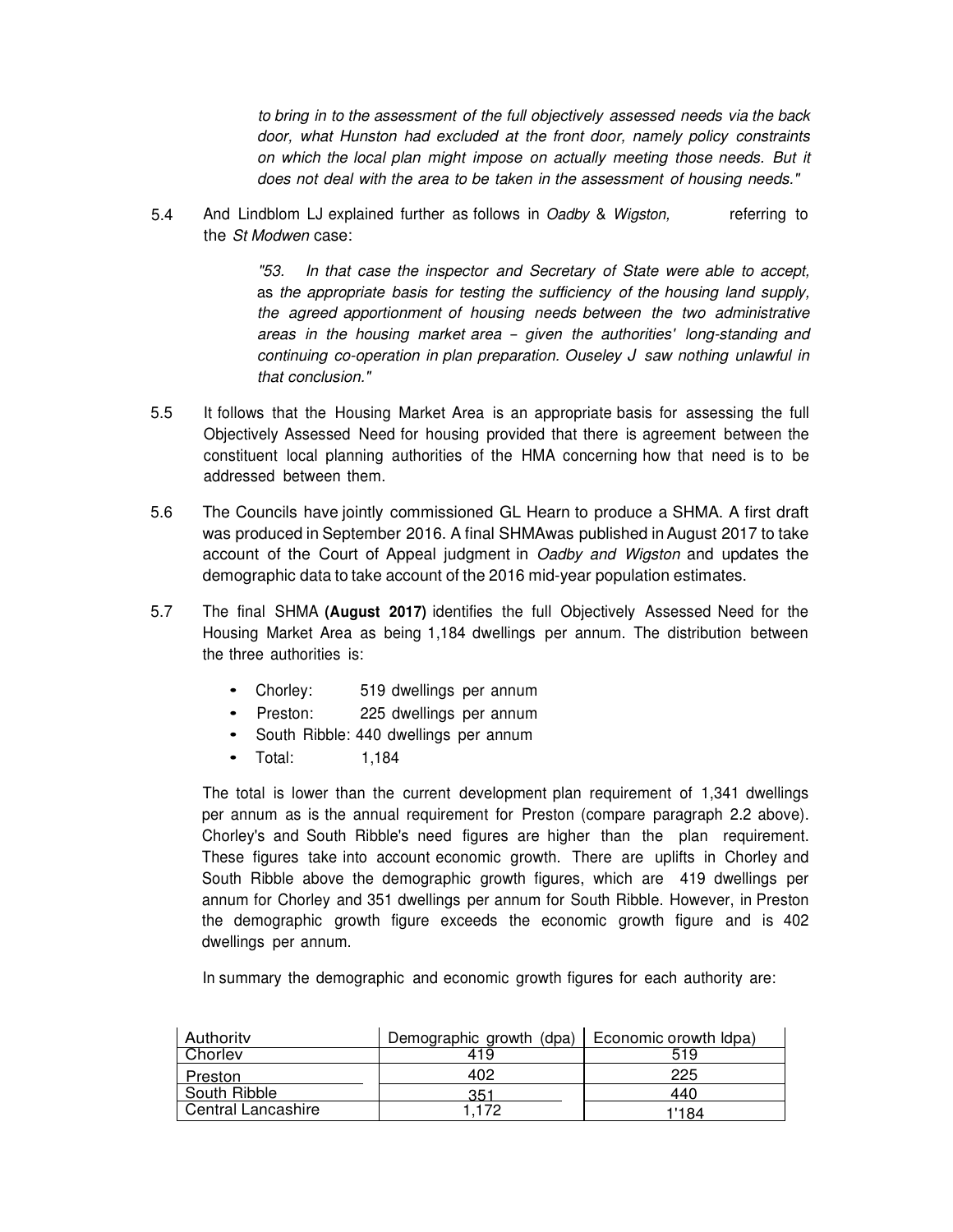- 5.8 If each local planning authority were required to meet its own Objectively Assessed Need including, for Chorley and South Ribble, that deriving from economic growth in the absence of an agreement to apportion the need between them, the Objectively Assessed Need for each would be:
	- Chorley: 519 dwellings per annum
	- Preston: 402 dwellings per annum
	- South Ribble: 440 dwellings per annum
	- Total: 1,361
- 5.9 The total of the requirement figures for each individual authority exceeds the current local plan requirement by only 20 dwellings per annum (1,361 dwellings per annum compared with 1,341). Nevertheless the total of individual OAN figures for Chorley and South Ribble based on economic growth and Preston based on demographic growth exceeds the Objectively Assessed Need figure for the HMA as a whole by a margin of 15%. A distribution of housing based on the current Core Strategy requirements ensures that there is a pattern of development that directs housing growth towards the priority areas, particularly the strategic sites and locations identified in Cottam and North West Preston, where land is a,lready allocated to deliver significant new housing in accordance with the Preston, South Ribble and Lancashire City Deal agreement.
- 5.10 The Councils agree for the following reasons both (a) that is appropriate for the proper planning of Central Lancashire as a whole that an apportionment of the full Objectively Assessed Need is made across the Housing Market Area and (b) that the current Joint Core Strategy requirement figures - which exceed the Objectively Assessed Need on a Housing Market Area footprint - should continue to be applied prior to or pending adoption of a replacement local plan.

a) Apportionment on the basis of the current plan requirement figures reflects the spatial pattern of development in Policy 1 of the Joint Central Lancashire Core Strategy, which has been examined and found to be sound in the context of the NPPF.

b) Site Allocations have been determined to meet the current spatial pattern of development. Meeting the housing requirement figures in the current Joint Core Strategy ensures that the Objectively Assessed Need is met in full across the Housing Market Area.

c) Apportionment on this basis reflects and facilitates the historic and continuing high levels of joint working between the authorities.

d) The high levels of containment for both travel to work and housing market areas are sufficient to ensure that apportionment on the basis of the Joint Core Strategy requirement can be achieved.

e) Apportionment on this basis will help to address net out-migration from Preston to other parts of the Housing Market Area .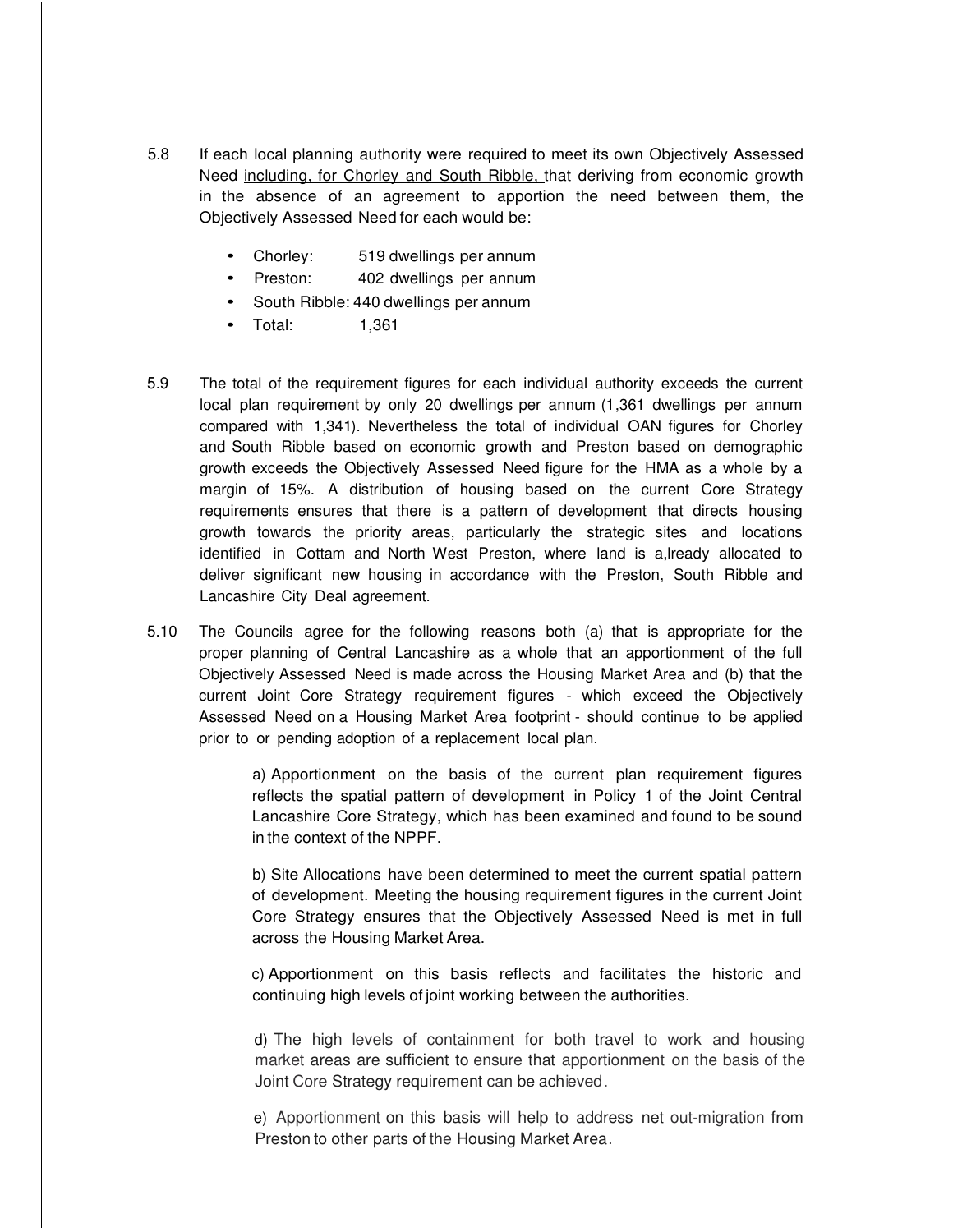### **6. Agreement**

6.1 Chorley Borough Council, Preston City Council and South Ribble Borough Council agree:

a) To continue until the adoption of a replacement local plan to apply the housing requirements set out in the Joint Central Lancashire Core Strategy Policy 4, i.e.

Chorley: 417 dwellings per annum Preston: 507 dwellings per annum South Ribble: 417 dwellings per annum.

b) That there is no requirement for each local planning authority to meet its identif ied individual Objectively Assessed Need for housing where higher in view of this agreement and the longstanding and continuing joint working between the Councils.

c) To continue the existing monitoring arrangements for the Central Lancashire Core

Strategy and individual local plans to confirm that the MOU is delivering as intended.

### **7. Review**

7.1 The document will be reviewed no less than every three years and will be reviewed when new evidence that renders this MOU out of date emerges.

Signed on behalf of Chorley Council

Councillor Alistair Bradley

A. W. Bradley

Date 03/10/17

Signed on behalf of South Ribble Borough Council

Chief Executive, Heather McManus

 $ellipticalang  
Date 28|9|17$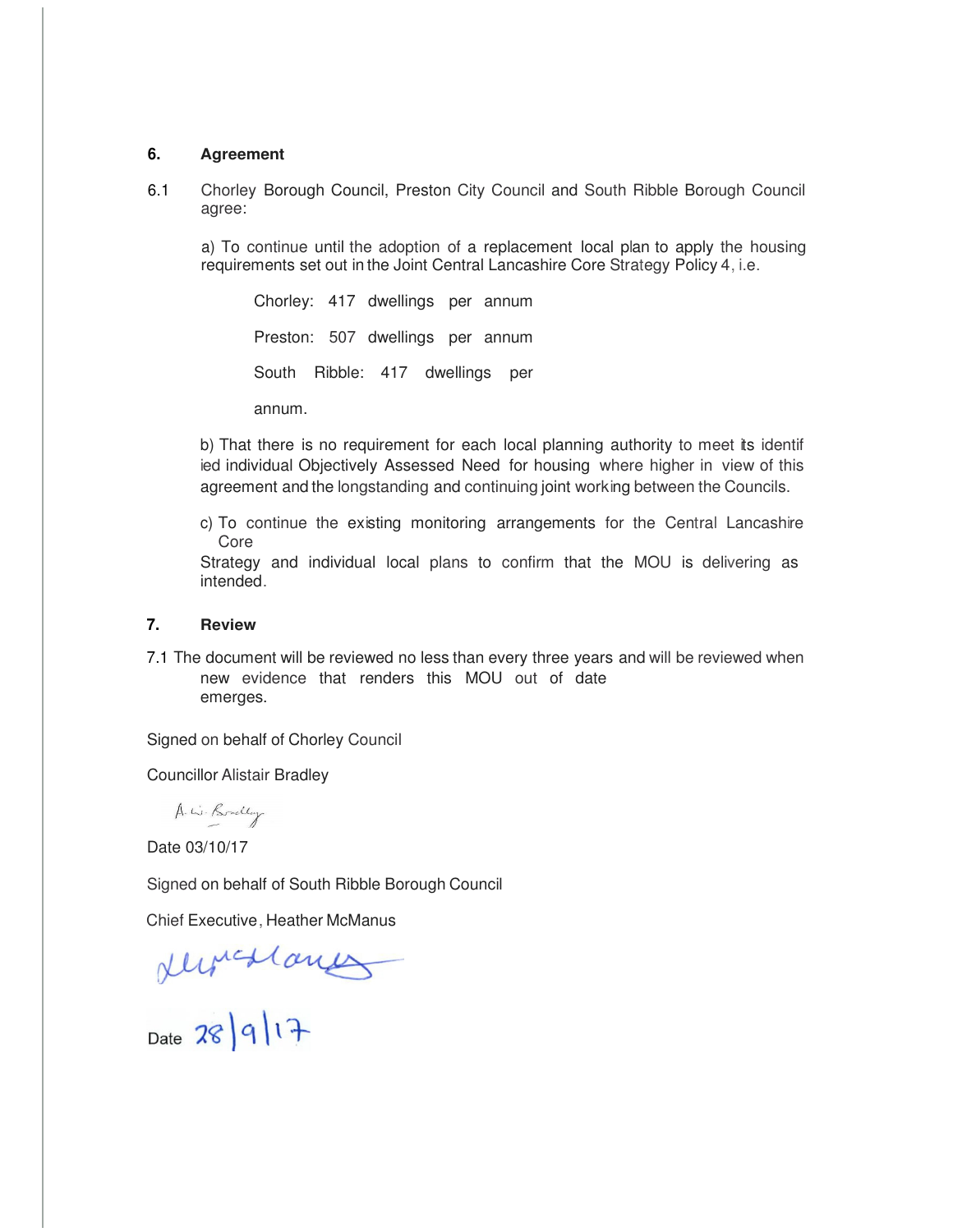Signed on behalf of Preston City Council

Date 03/10/17

Councillor Peter Moss